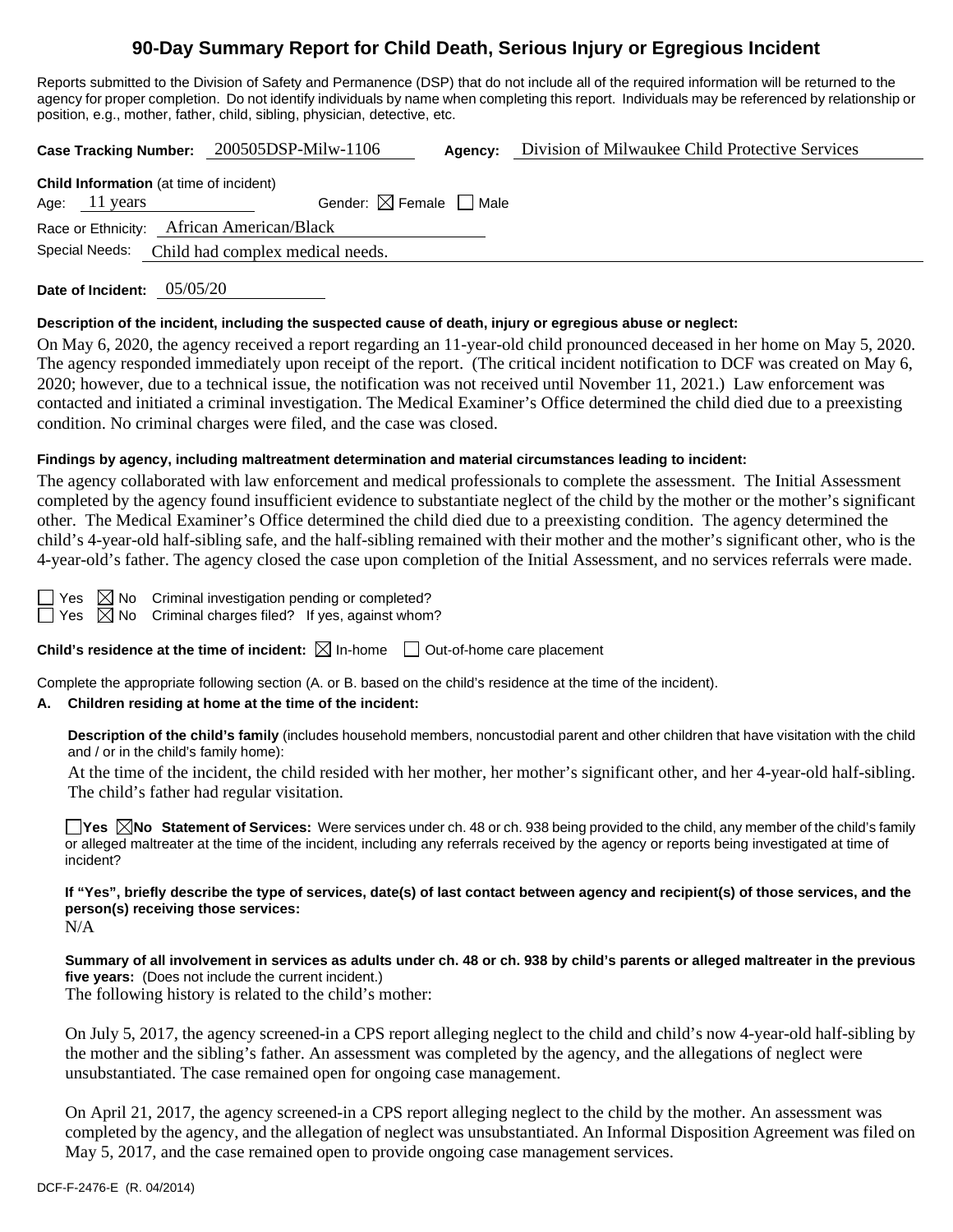The following history is related to the child's father:

On July 23, 2019, the agency screened-in a CPS report alleging neglect to children unrelated to the 11-year-old child by the child's father and the mother of the unrelated children. An assessment was completed by the agency, and a maltreatment finding could not be determined as the source was unable to be located. The case was closed upon completion of the Initial Assessment.

**Summary of actions taken by the agency under ch. 48, including any investigation of a report or referrals to services involving the child, any member of the child's family living in this household and the child's parents and alleged maltreater.** (Does not include the current incident.)

(Note: Screened out reports listed in this section may include only the date of the report, screening decision, and if a referral to services occurred at Access. Reports that do not constitute a reasonable suspicion of maltreatment or a reason to believe that the child is threatened with harm are not required to be screened in for an Initial Assessment, and no further action is required by the agency.) The following history is related to the child's mother:

On July 5, 2017, the agency screened-in a CPS report alleging neglect to the child and child's now 4-year-old half-sibling by the mother and the sibling's father. An assessment was completed by the agency, and the allegations of neglect were unsubstantiated. The case remained open for ongoing case management.

On April 21, 2017, the agency screened-in a CPS report alleging neglect to the child by the mother. An assessment was completed by the agency, and the allegation of neglect was unsubstantiated. An Informal Disposition Agreement was filed on May 5, 2017, and the case remained open to provide ongoing case management services.

The following history is related to the child's father:

On July 23, 2019, the agency screened-in a CPS report alleging neglect to children unrelated to the 11-year-old child by the child's father and the mother of the unrelated children. An assessment was completed by the agency, and a maltreatment finding could not be determined as the source was unable to be located. The case was closed upon completion of the Initial Assessment.

**Summary of any investigation involving the child, any member of the child's family and alleged maltreater conducted under ch. 48 and any services provided to the child and child's family since the date of the incident:**

The agency collaborated with law enforcement and medical professionals to complete the assessment. The Initial Assessment completed by the agency found insufficient evidence to substantiate neglect of the child by the mother or the mother's significant other. The Medical Examiner's Office determined the child died due to a preexisting condition. The agency determined the child's 4-year-old half-sibling safe, and the half-sibling remained with their mother and the mother's significant other, who is the 4-year-old's father. The agency closed the case upon completion of the Initial Assessment, and no services referrals were made

## **B. Children residing in out-of-home care (OHC) placement at time of incident:**

**Description of the OHC placement and basis for decision to place child there:** N/A

**Description of all other persons residing in the OHC placement home:**  $N/A$ 

**Licensing history:** Including type of license, duration of license, summary of any violations by licensee or an employee of licensee or other actions that constitute a substantial failure to protect and promote the welfare of a child. N/A

**Summary of any actions taken by agency in response to the incident:** (Check all that apply.)

| <u>ominical y or any aodiono tanon by agonoy in rooponoo to the increasing followith that apply f</u> |                                                      |  |                                          |  |
|-------------------------------------------------------------------------------------------------------|------------------------------------------------------|--|------------------------------------------|--|
| $\boxtimes$                                                                                           | Screening of Access report                           |  | Attempted or successful reunification    |  |
|                                                                                                       | Protective plan implemented                          |  | Referral to services                     |  |
| $\boxtimes$                                                                                           | Initial assessment conducted                         |  | <b>Transportation assistance</b>         |  |
|                                                                                                       | Safety plan implemented                              |  | Collaboration with law enforcement       |  |
|                                                                                                       | Temporary physical custody of child                  |  | Collaboration with medical professionals |  |
|                                                                                                       | Petitioned for court order / CHIPS (child in need of |  | Supervised visitation                    |  |
|                                                                                                       | protection or services)                              |  | Case remains open for services           |  |
|                                                                                                       | Placement into foster home                           |  | Case closed by agency                    |  |
|                                                                                                       |                                                      |  |                                          |  |